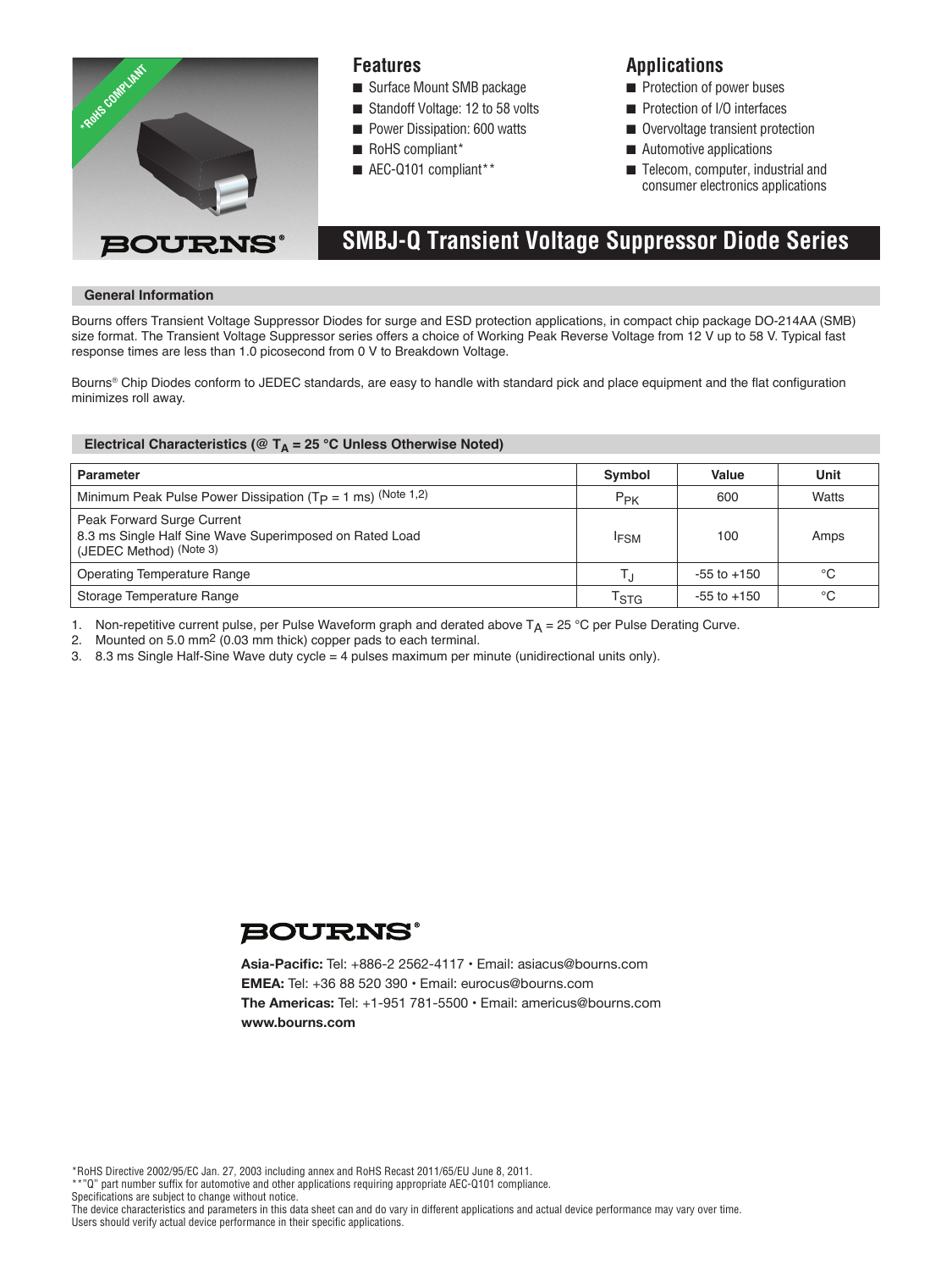### **SMBJ-Q Transient Voltage Suppressor Diode Series BOURNS®**

| <b>Unidirectional Device</b> |                | <b>Bidirectional Device</b> |                | <b>Breakdown Voltage</b><br>$V_{\text{BR}}$ (Volts) |      | Working<br>Peak<br><b>Reverse</b><br>Voltage | <b>Maximum</b><br><b>Reverse</b><br>Leakage<br>$@$ $V_{RWM}$ | <b>Maximum</b><br><b>Reverse</b><br>Voltage<br>$@I_{\mathsf{RSM}}$ | <b>Maximum</b><br><b>Reverse</b><br><b>Surge</b><br><b>Current</b> |                     |
|------------------------------|----------------|-----------------------------|----------------|-----------------------------------------------------|------|----------------------------------------------|--------------------------------------------------------------|--------------------------------------------------------------------|--------------------------------------------------------------------|---------------------|
| Part No.                     | <b>Marking</b> | Part No.                    | <b>Marking</b> | Min.                                                | Max. | $@I_{T}(mA)$                                 | $V_{RWM} (V)$                                                | $I_R(\mu A)$                                                       | $V_{\text{RSM}}(V)$                                                | $I_{\text{RSM}}(A)$ |
| SMBJ12A-Q                    | LEQ            | SMBJ12CA-Q                  | <b>BEQ</b>     | 13.3                                                | 14.7 | 1.0                                          | 12                                                           | 1.0                                                                | 19.9                                                               | 30.2                |
| SMBJ13A-Q                    | <b>LGQ</b>     | SMBJ13CA-Q                  | <b>BGQ</b>     | 14.4                                                | 15.9 | 1.0                                          | 13                                                           | 1.0                                                                | 21.5                                                               | 28.0                |
| SMBJ14A-Q                    | <b>LKQ</b>     | SMBJ14CA-Q                  | <b>BKQ</b>     | 15.6                                                | 17.2 | 1.0                                          | 14                                                           | 1.0                                                                | 23.2                                                               | 25.9                |
| SMBJ15A-Q                    | <b>LMQ</b>     | SMBJ15CA-Q                  | <b>BMQ</b>     | 16.7                                                | 18.5 | 1.0                                          | 15                                                           | 1.0                                                                | 24.4                                                               | 24.6                |
| SMBJ16A-Q                    | <b>LPQ</b>     | SMBJ16CA-Q                  | <b>BPQ</b>     | 17.8                                                | 19.7 | 1.0                                          | 16                                                           | 1.0                                                                | 26.0                                                               | 23.1                |
| SMBJ17A-Q                    | <b>LRQ</b>     | SMBJ17CA-Q                  | <b>BRQ</b>     | 18.9                                                | 20.9 | 1.0                                          | 17                                                           | 1.0                                                                | 27.6                                                               | 21.8                |
| SMBJ18A-Q                    | <b>LTQ</b>     | SMBJ18CA-Q                  | <b>BTQ</b>     | 20.0                                                | 22.1 | 1.0                                          | 18                                                           | 1.0                                                                | 29.2                                                               | 20.6                |
| SMBJ20A-Q                    | <b>LVQ</b>     | SMBJ20CA-Q                  | <b>BVQ</b>     | 22.2                                                | 24.5 | 1.0                                          | 20                                                           | 1.0                                                                | 32.4                                                               | 18.6                |
| SMBJ22A-Q                    | <b>LXQ</b>     | SMBJ22CA-Q                  | <b>BXQ</b>     | 24.4                                                | 26.9 | 1.0                                          | 22                                                           | 1.0                                                                | 35.5                                                               | 16.9                |
| SMBJ24A-Q                    | <b>LZQ</b>     | SMBJ24CA-Q                  | <b>BZQ</b>     | 26.7                                                | 29.5 | 1.0                                          | 24                                                           | 1.0                                                                | 38.9                                                               | 15.5                |
| SMBJ26A-Q                    | <b>MEQ</b>     | SMBJ26CA-Q                  | CEQ            | 28.9                                                | 31.9 | 1.0                                          | 26                                                           | 1.0                                                                | 42.1                                                               | 14.3                |
| SMBJ28A-Q                    | <b>MGQ</b>     | SMBJ28CA-Q                  | CGQ            | 31.1                                                | 34.4 | 1.0                                          | 28                                                           | 1.0                                                                | 45.4                                                               | 13.3                |
| SMBJ30A-Q                    | <b>MKQ</b>     | SMBJ30CA-Q                  | CKO            | 33.3                                                | 36.8 | 1.0                                          | 30                                                           | 1.0                                                                | 48.4                                                               | 12.4                |
| SMBJ33A-Q                    | <b>MMQ</b>     | SMBJ33CA-Q                  | <b>CMQ</b>     | 36.7                                                | 40.6 | 1.0                                          | 33                                                           | 1.0                                                                | 53.3                                                               | 11.3                |
| SMBJ36A-Q                    | <b>MPQ</b>     | SMBJ36CA-Q                  | CPQ            | 40.0                                                | 44.2 | 1.0                                          | 36                                                           | 1.0                                                                | 58.1                                                               | 10.4                |
| SMBJ40A-Q                    | <b>MRQ</b>     | SMBJ40CA-Q                  | CRQ            | 44.4                                                | 49.1 | 1.0                                          | 40                                                           | 1.0                                                                | 64.5                                                               | 9.3                 |
| SMBJ43A-Q                    | <b>MTQ</b>     | SMBJ43CA-Q                  | <b>CTQ</b>     | 47.8                                                | 52.8 | 1.0                                          | 43                                                           | 1.0                                                                | 69.4                                                               | 8.7                 |
| SMBJ45A-Q                    | <b>MVQ</b>     | SMBJ45CA-Q                  | CVQ            | 50.0                                                | 55.3 | 1.0                                          | 45                                                           | 1.0                                                                | 72.7                                                               | 8.3                 |
| SMBJ48A-Q                    | <b>MXQ</b>     | SMBJ48CA-Q                  | <b>CXQ</b>     | 53.3                                                | 58.9 | 1.0                                          | 48                                                           | 1.0                                                                | 77.4                                                               | 7.8                 |
| SMBJ51A-Q                    | <b>MZQ</b>     | SMBJ51CA-Q                  | CZQ            | 56.7                                                | 62.7 | 1.0                                          | 51                                                           | 1.0                                                                | 82.4                                                               | 7.3                 |
| SMBJ54A-Q                    | <b>NEQ</b>     | SMBJ54CA-Q                  | <b>DEQ</b>     | 60.0                                                | 66.3 | 1.0                                          | 54                                                           | 1.0                                                                | 87.1                                                               | 6.9                 |
| SMBJ58A-Q                    | <b>NGO</b>     | SMBJ58CA-Q                  | <b>DGO</b>     | 64.4                                                | 71.2 | 1.0                                          | 58                                                           | 1.0                                                                | 93.6                                                               | 6.5                 |

### **Electrical Characteristics (** $@T_A = 25 °C$  **Unless Otherwise Noted)**

Notes: 1. Suffix 'A' denotes a 5 % tolerance unidirectional device.

2. Suffix 'CA' denotes a 5 % tolerance bidirectional device.

Specifications are subject to change without notice.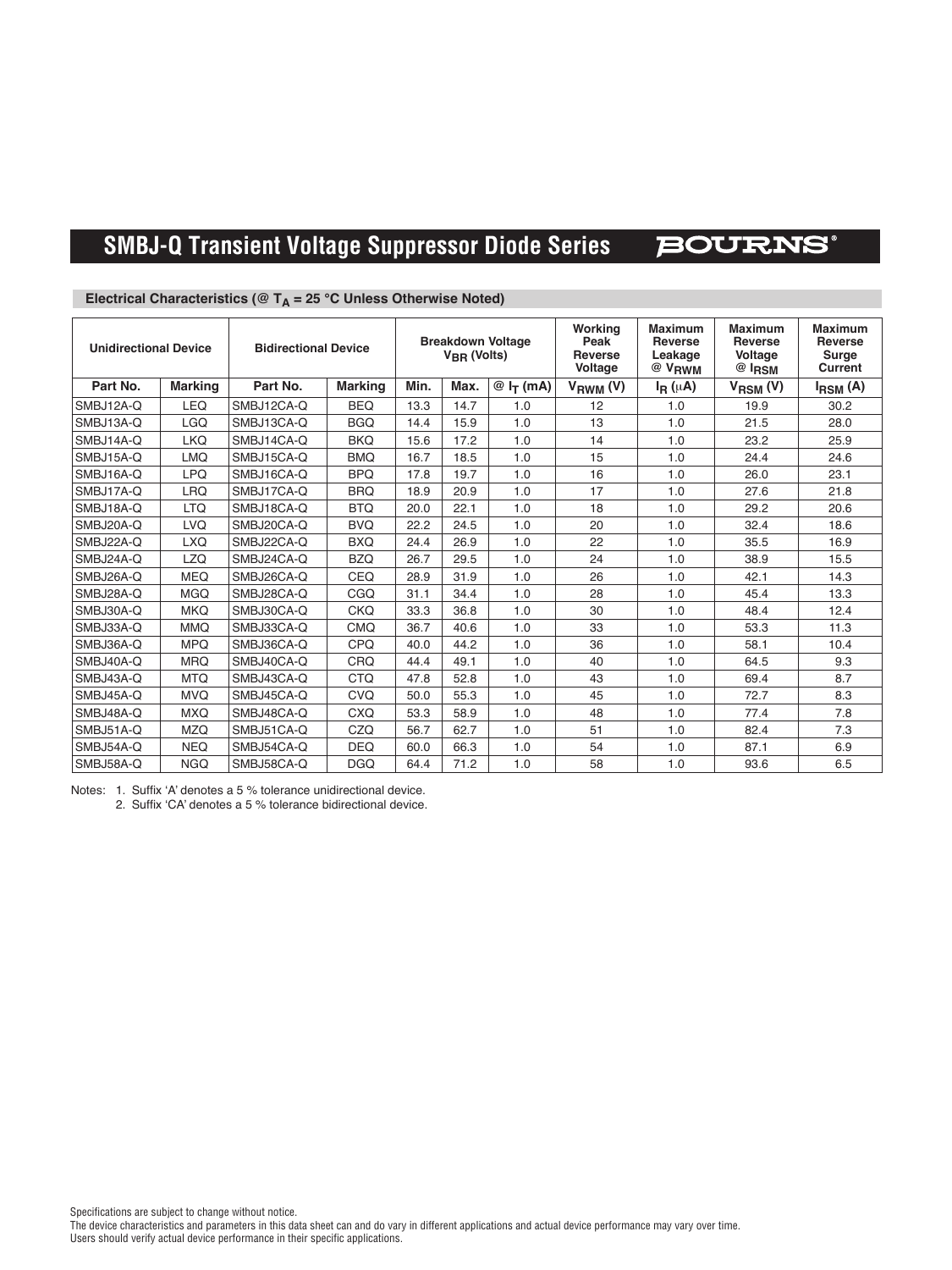# **SMBJ-Q Transient Voltage Suppressor Diode Series**

## **BOURNS®**

### **Performance Graphs**









### **Pulse Waveform Typical Junction Capacitance**



**Pulse Rating Curve Steady State Power Derating Curve Pulse Rating Curve Steady State Power Derating Curve** 



Specifications are subject to change without notice.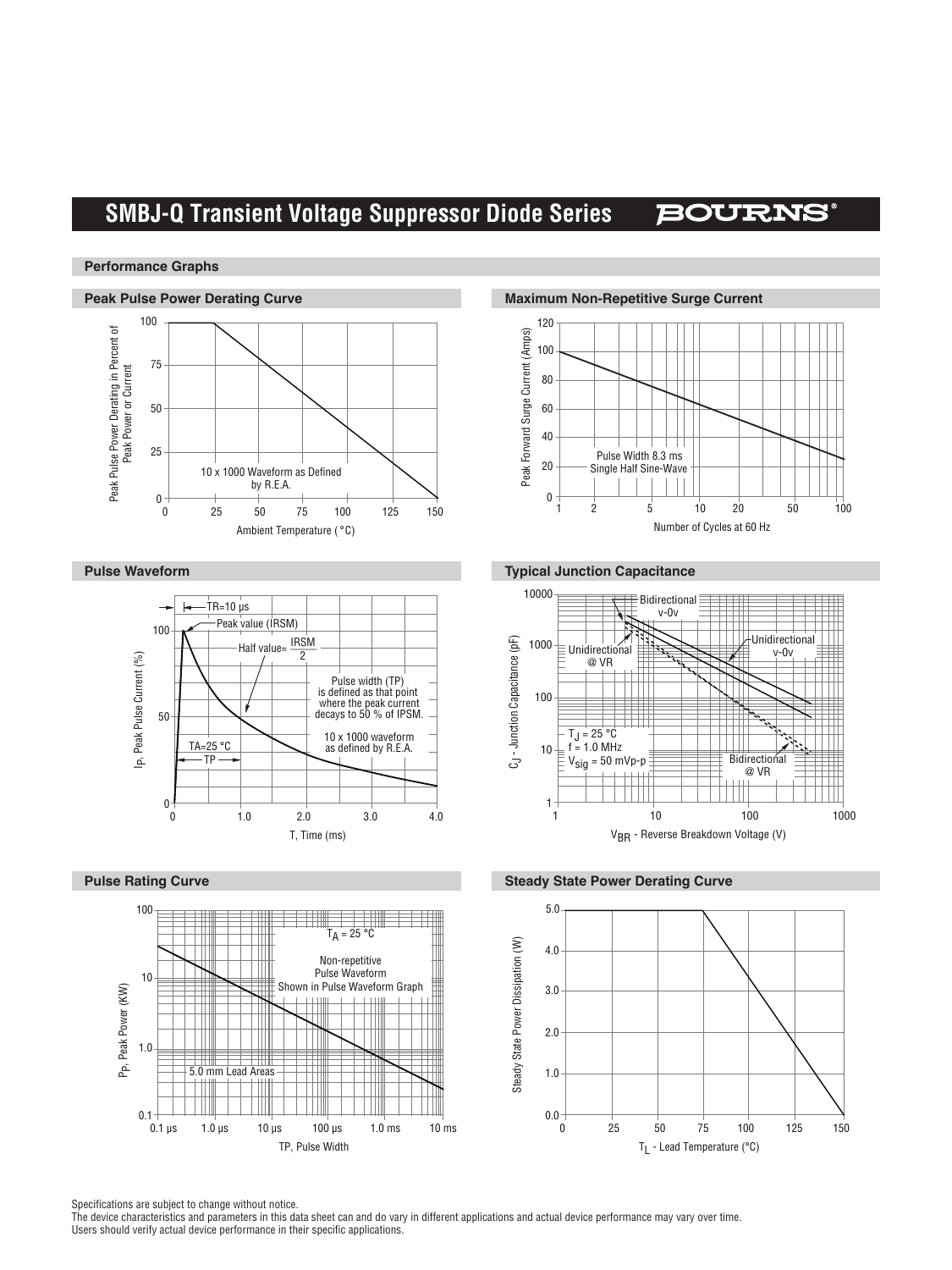# **SMBJ-Q Transient Voltage Suppressor Diode Series**

# **BOURNS®**



| יוטוטוועו | $UIIIU$ (DV LITAR)           |  |  |
|-----------|------------------------------|--|--|
| Α         | $4.06 - 4.57$                |  |  |
|           | $(0.160 - 0.180)$            |  |  |
| B         | $3.30 - 3.94$                |  |  |
|           | $(0.130 - 0.155)$            |  |  |
| С         | $1.95 - 2.20$                |  |  |
|           | $(0.077 - 0.087)$            |  |  |
| D         | $0.15 - 0.31$                |  |  |
|           | $(0.006 - 0.112)$            |  |  |
| E         | $5.21 - 5.59$                |  |  |
|           | $(0.205 - 0.220)$            |  |  |
| F         | $\frac{0.203}{(0.008)}$ MAX. |  |  |
|           |                              |  |  |
| G         | $2.13 - 2.44$                |  |  |
|           | $(0.080 - 0.103)$            |  |  |
| н         | $0.76 - 1.52$                |  |  |
|           | $(0.030 - 0.060)$            |  |  |
|           |                              |  |  |













| <b>Dimension</b> | <b>SMB (DO-214AA)</b> |  |  |
|------------------|-----------------------|--|--|
|                  | 2.69                  |  |  |
| A (Max.)         | (0.106)               |  |  |
| B (Min.)         | 2.10                  |  |  |
|                  | (0.083)               |  |  |
| C (Min.)         | 1.27                  |  |  |
|                  | (0.050)               |  |  |

DIMENSIONS: MM (INCHES)

### **Physical Specifications**

| No cathode band indicates bidirectional device |
|------------------------------------------------|

### **How to Order**

|                                                                                                   |  | SMBJ 12 CA-Q |
|---------------------------------------------------------------------------------------------------|--|--------------|
| Package<br>$SMBJ = SMB/DO-214AA$                                                                  |  |              |
| Working Peak Reverse Voltage -<br>$12 = 12$ V <sub>RWM</sub> (Volts)                              |  |              |
| Suffix<br>$A = 5$ % Tolerance Unidirectional Device<br>$CA = 5$ % Tolerance Bidirectional Device  |  |              |
| AEC-Q101 Suffix<br>$Q = AEC-Q101$ Compliant, 13-inch Reel<br>QH = AEC-Q101 Compliant, 7-inch Reel |  |              |

### **Environmental Specifications**

Specifications are subject to change without notice.